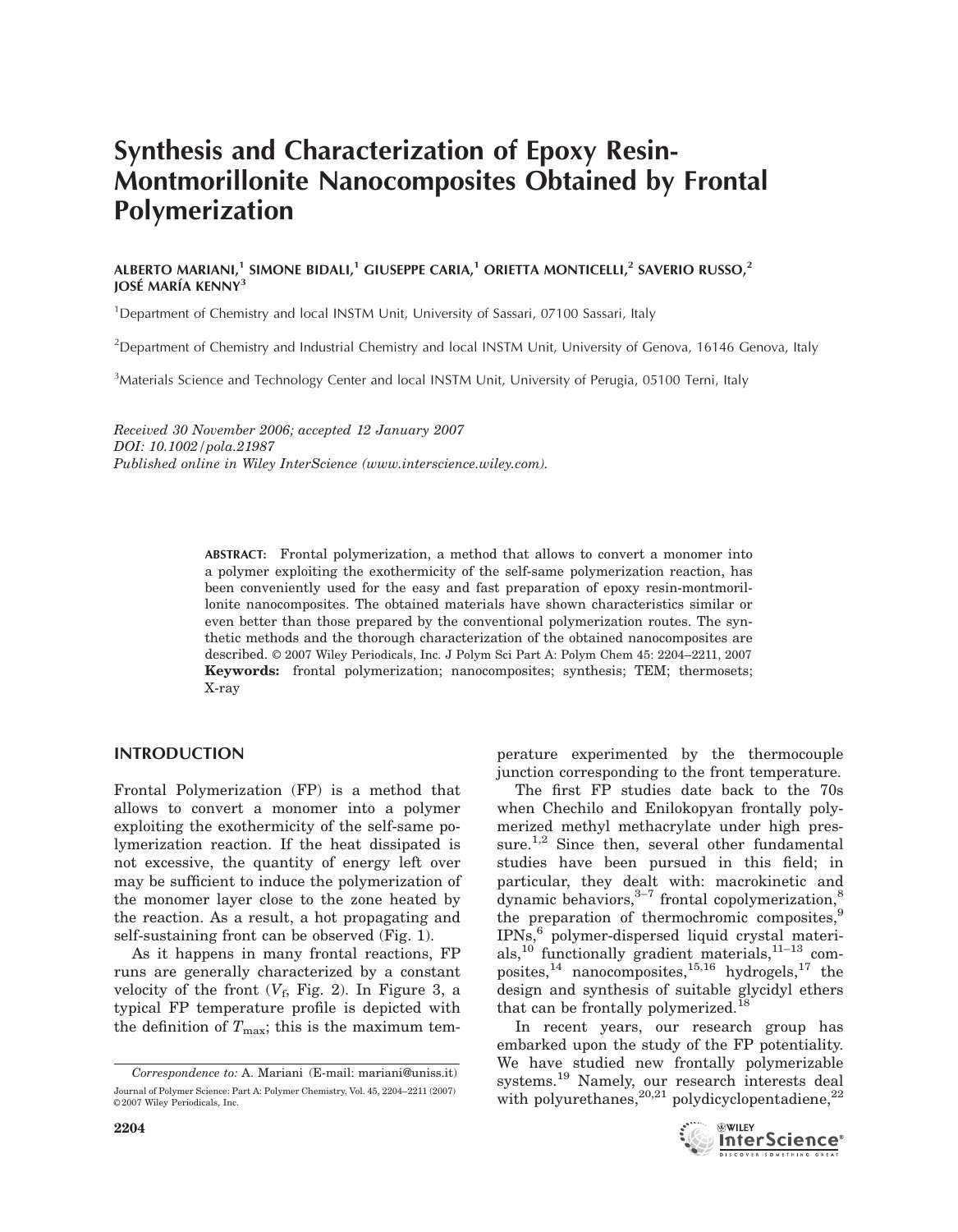

Figure 1. Images acquired in temporal sequence of a self-propagating polymerization front. (Sample 02. Total time  $= 11$  min; tube height  $= 10$  cm.)

polyacrylates,23 interpenetrating polymer networks,  $24$  unsaturated polyester resins,  $25,26$  and epoxy resins.<sup>27</sup>

Furthermore, we applied FP to the preparation of thin polymer dispersed liquid crystal films,<sup>28</sup> and to the consolidation of porous materials, in particular those potentially having interest in cultural heritage (stone, wood, paper).29–31

Among the advantages of such technique, we remind here, are as follows:

- FP runs are faster than the traditional polymerization routes (generally, a few minutes instead of hours);
- conversions are often almost quantitative;<sup>20,22,25,26</sup>
- thermal and mechanical properties are comparable or even better than those characterizing the materials traditionally obtained;
- FP is an environmentally friendly technique inasmuch as it does not need external energy supplying except that necessary to locally ignite it (ignition time takes only a few seconds).

The continuous increase of the scientific production on composites and nanocomposites has suggested us to use FP for the synthesis of such materials. Indeed, several papers already concern FP performed in the presence of fillers as, thanks to the large quantity of heat released which characterizes FP runs, it is possible to incorporate an inert filler into a polymer matrix without negatively affecting front propagation. Thus, by using proper filling materials, it is possible to produce composites by FP. Some existing examples are

Journal of Polymer Science: Part A: Polymer Chemistry DOI 10.1002/pola

described in refs. 9 and 32 [in which thermocromic composites have been synthesized by incorporating a cobalt(II) salt in an acrylic matrix], ref. 10 (in which a nematic liquid-crystal has been embedded in an epoxy matrix), ref. 20 (in which nanoscopic silica-based agents with specific large surface area have been added for the production of polyurethanes), and ref. 15 (in which polyurethane-nanosilica hybrids have been prepared by encapsulating silica).

Nanocomposites are a relatively new class of composites in which at least one-dimension of the dispersed particles is in the nanometer range.33,34 Three types of nanocomposite fillers can be distinguished. If the three-dimensions are all in nanometer range, it is the case of isodimensional nanoparticles (spherical silica nanoparticles, semiconductor nanoclusters, etc.). The second category includes nanotubes or whiskers as, for instance, carbon nanotubes or cellulose whiskers: these are characterized by two-dimensions in the nanometer scale whereas the third one is much larger, forming an elongated structure. The third type of fillers is characterized by only one-dimension in the nanometer range. In this case, the filler is present in the form of sheets that are few nanometer thick and hundreds to thousands nanometer long. These latter nanocomposites are almost exclusively obtained by intercalation of the polymer (or a monomer to be subsequently polymerized) inside the galleries of layered materials. As it is well-known, organically-modified phyllosilicates are the most widely used nanofillers among the species belonging to the third aforementioned class.<sup>33,34</sup>

As mentioned earlier, in situ intercalative polymerization is one of the techniques available



Figure 2. Front position as a function of time (sample 02). [Color figure can be viewed in the online issue, which is available at www.interscience.wiley. com.]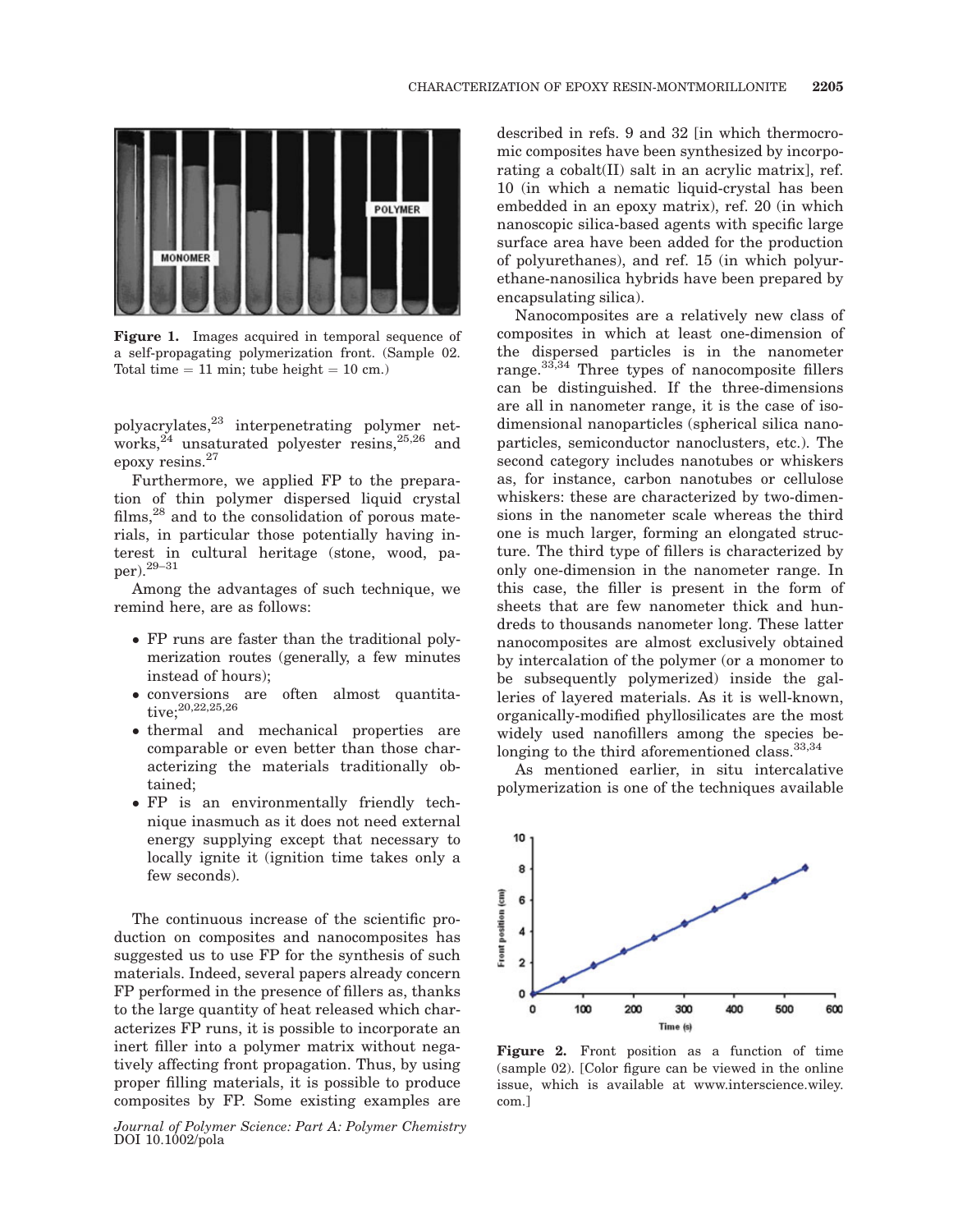

Figure 3. Typical temperature profile recorded during a FP run (sample 02). [Color figure can be viewed in the online issue, which is available at www.interscience. wiley.com.]

for the synthesis of polymer-layered silicate nanocomposites. In particular, in this method a liquid monomer (or a monomer solution) infiltrates inside the silicate layers, swelling them and allowing the polymer formation in between the intercalated sheets.

A large variety of polymer systems are used in nanocomposite preparation with layered sili- $\text{cates:}^{10}$  vinyl polymers, epoxy resins, polyolefins, N-heterocyclic polymers, liquid crystalline polymers, hyperbranched polymers, biodegradable polymers being just some examples.

Taking into account all previous considerations, in the present work we explored the feasibility of preparing polymer/clay nanocomposite by means of in situ intercalative FP. The samples obtained were characterized and compared with analogous materials prepared by the classical method.

## EXPERIMENTAL

#### Materials

Bisphenol A diglycidyl ether (DGEBA;  $FW = 340.4$ ), diethylene triamine (DETA), tris(2-aminoethyl) amine (TREN) were purchased from Aldrich. Sodium montmorillonite (cloisite  $\text{Na}^{\circledR}$ , C—Na) and cloisite  $30B^{\circledR}$  (C30B), characterized by particle size of less than 13  $\mu$ m, were supplied by Southern Clay. C30B is an organoclay, made organophilic by ion exchange of pristine alkaline cations with methyl, tallow, bis-2-hydroxyethyl quaternary ammonium chloride. C—Na has an exchange capacity of 92.6 meq/100 g clay. All materials were used as received, without further purification.

The temperature profiles of each synthesis were measured using a K-type thermocouple, the junction of which was placed at  $\sim$ 5 cm from the upper surface of the mixture. The thermocouple was connected to a digital thermometer used for reading and recording of temperature. The position of the front (easily visible through the glass wall of test tubes, Fig. 1) against time was also measured  $(\pm 0.2 \text{ mm})$ .

Wide angle X-ray diffraction (WAXD) patterns were recorded using a Philips PW 1830 powder diffractometer (Ni-filtered Cu Ka radiation). TEM measurements were performed by a high-resolution transmission electron microscope (GEOL 2010). Ultrathin sections, about 100-nm thick, were cut with a Power TOME X microtome equipped with a diamond knife and placed on a 200-mesh copper grid.

Starting from two sets of mixture compositions, a large number of experiments, both via FP and via Classic Polymerization (CP), were performed: no pretreatment was carried out on a first series (SET-0), whereas a second series (SET-1) was subjected to a specific pretreatment. For each set of FP runs, an analogous series of experiments was performed by the classic method. All curing reactions between epoxies and amines were accomplished at a fixed ratio between oxiranic rings and amino hydrogens. In addition, to be sure that all epoxy groups had reacted at the end of the curing process, all polymerizations were performed with an excess of aminic hydrogens (five aminic hydrogens for three epoxy rings).

SET-0 includes all reacting mixtures that are prepared as follows: DGEBA was poured into a glass test tube (inner diameter, 16 mm), and afterwards the desired amounts of clay were added. The mixture was homogenized, then the amine was poured into it and the mixture homogenized again. This mixture was placed in an ice bath for 20 min (to avoid spontaneous polymerization during the homogenization period); then it was removed from the bath, allowed to reach room temperature. Immediately, it was polymerized by the specific method (CP or FP).

SET-1 refers to all samples, which are prepared as follows: DGEBA was poured into a glass test tube (inner diameter, 16 mm), afterwards the desired amounts of clay were added. The mixture was homogenized and then placed (without the crosslinking agent) in an oil bath set at 90 $\degree$ C (this operation is a well-known facilitating method to allow intercalation and/or

Journal of Polymer Science: Part A: Polymer Chemistry DOI 10.1002/pola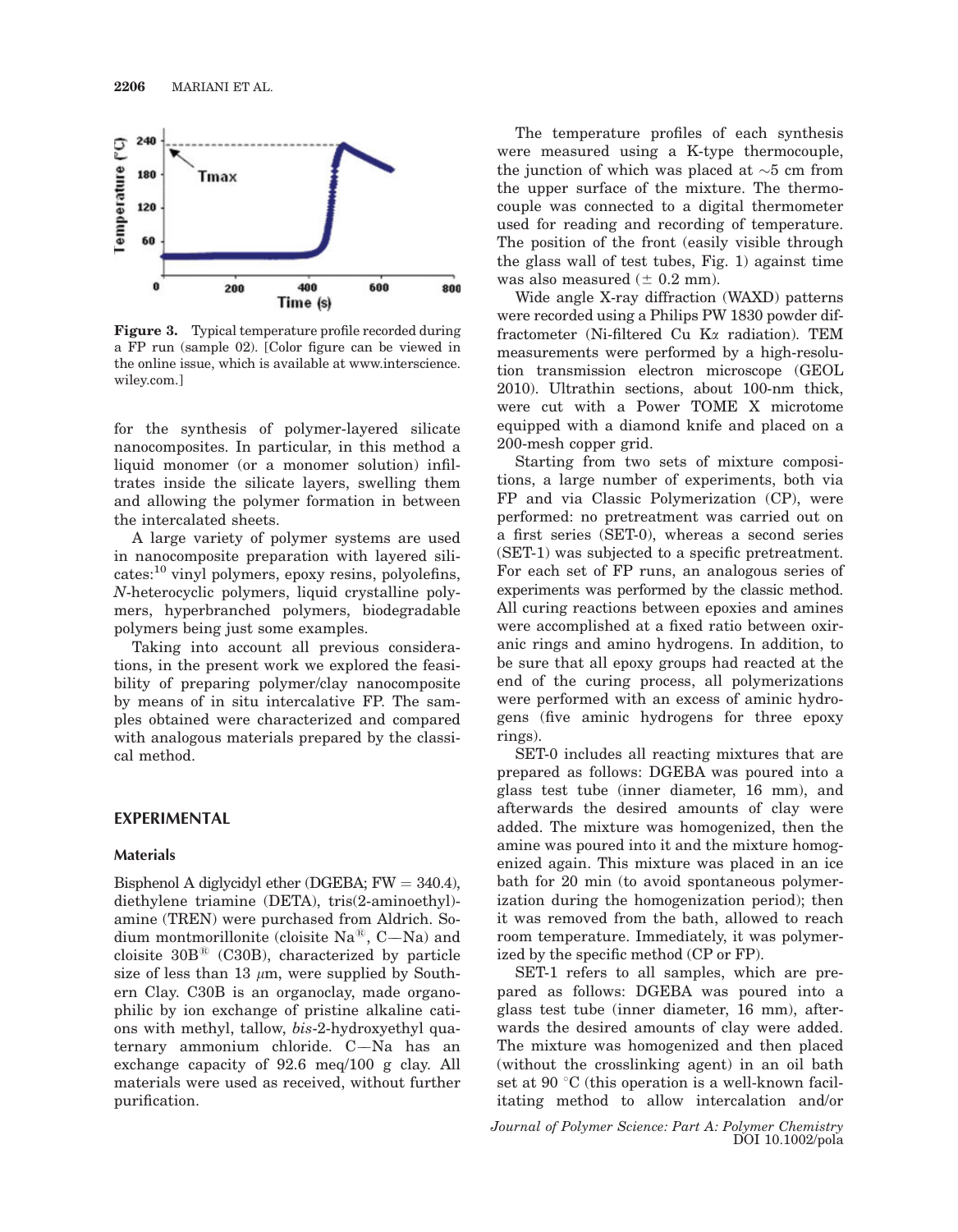exfoliation processes in between the clay plies). After 1 h, the mixture was removed from the bath, allowed to reach room temperature, and then the amine was added. Also in this case, the mixture was placed in an ice bath for 20 min, afterwards it was removed and allowed to reach room temperature. Immediately, it was polymerized by the chosen technique (FP or CP).

To compare FP and CP, some mixtures (marked with an asterisk in Tables 1 and 2) were polymerized by two different classical batch methods. Method A: 4 h at 100  $\degree$ C; 16 h at 150 °C; 12 h at 200 °C (SET-1A was pretreated; SET-0A was not). Method B: 24 h at room temperature, 4 h at 100  $\degree$ C (SET-1B was pretreated; SET-0B was not).

All FP reactions were ignited by applying some heat to the portion of the mixture close to the upper surface using the tip of a soldering iron until the formation of a hot propagation front was noted.

# RESULTS AND DISCUSSION

#### Synthesis

The aim of the present work concerns the exploitation of FP for the preparation of epoxy-based nanocomposites containing different amounts of C30B and  $C-Na$ .

Analogously to what was done in our previous works on FP, the characteristics of the samples synthesized by means of FP have been compared with those of the corresponding samples prepared by common batch polymerization methods (CP). At the same time, the effect of a thermal pretreatment of the mixture has been investigated. As is well known, a phyllosilicate-containing nanocomposite shows typical thermal and mechanical characteristics that are related to the extent of intercalation and/or exfoliation of the filler.<sup>33</sup> A preliminary thermal treatment of the clay under stirring (typical procedure is 1 h at 90 $\degree$ C, as adopted also in the present work) coupled, when necessary, to a sonication process of the same mixture, promotes the insertion of the monomer molecules between the clay plies.

DETA (one of the amines most widely used together with DGEBA) and TREN have been adopted as curing agents.

The experimental data relating to SET-0 and SET-1 are listed in Tables 1 and 2, respectively.

In Figure 4, the plots relating  $T_{\text{max}}$  and  $V_f$  of the above sets of experiments as functions of the concentration of C30B (with DETA as curing agent), with and without pretreatment are shown. Figure 5 displays the corresponding graphs related to samples cured by TREN.

As can be seen in Figures 4 and 5, from a general point of view the increase of C30B content determines a decrease for both  $T_{\text{max}}$  and  $V_f$ . Such trend is present independently of whether the samples had been subjected to the pretreatment or not, and independently of the kind of amine used as curing agent. Such trends are easily explainable in terms of the increase of clay content which to a first approximation, may be considered an inert material. As expected, increasing its amount results in a corresponding decrease in both  $T_{\text{max}}$  and  $V_f$ . Indeed, the higher the amount of filler, the smaller the quantity of released heat per volume unit, and the larger the amount of dissipated heat.

| $DGEBA = 1.08 \times 10^{-2}$ mol, $DETA = 7.20 \times 10^{-3}$ mol |                   |                                  |                                  |        |               | $DGEBA = 1.02 \times 10^{-2}$ mol, TREN = 6.00 \(\times\) 10 <sup>-3</sup> mol |                   |                                |                                       |               |               |  |
|---------------------------------------------------------------------|-------------------|----------------------------------|----------------------------------|--------|---------------|--------------------------------------------------------------------------------|-------------------|--------------------------------|---------------------------------------|---------------|---------------|--|
| Sample                                                              | C30B<br>$(wt \%)$ | $T_{\rm max}$<br>$({}^{\circ}C)$ | $V_{\rm f}$<br>$\text{(cm/min)}$ | SET-0A | <b>SET-0B</b> | Sample                                                                         | C30B<br>$(wt \%)$ | $T_{\rm max}$<br>$(^{\circ}C)$ | $V_{\mathsf{f}}$<br>$\text{(cm/min)}$ | <b>SET-0A</b> | <b>SET-0B</b> |  |
| 01<br>02                                                            | 0.0<br>1.0        | 236<br>233                       | 0.92<br>0.90                     | *      | *             | 09<br>10                                                                       | 0.0<br>1.0        | 226<br>232                     | 0.95<br>0.92                          | $\gg$         | *             |  |
| 03<br>04                                                            | 2.0<br>3.0        | 232<br>226                       | 0.85<br>0.80                     | *      | *             | 11<br>12                                                                       | 2.0<br>3.0        | 221<br>225                     | 0.80<br>0.80                          | $\gg$         | $\frac{1}{2}$ |  |
| 05<br>06<br>07                                                      | 4.0<br>5.0<br>7.5 | 221<br>223<br>203                | 0.80<br>0.80<br>0.78             | *      | $\ast$        | 13<br>14<br>15                                                                 | 4.0<br>5.0<br>7.5 | 209<br>210<br>213              | 0.80<br>0.80<br>0.80                  | $\gg$         | $\frac{1}{2}$ |  |

Table 1. SET-0 of Composite Samples

 $*$ Sample obtained by CP (Method A: 4 h at 100 °C; 16 h at 150 °C; 12 h at 200 °C; Method B: 24 h at room temperature, 4 h at  $100^{\circ}$ C).

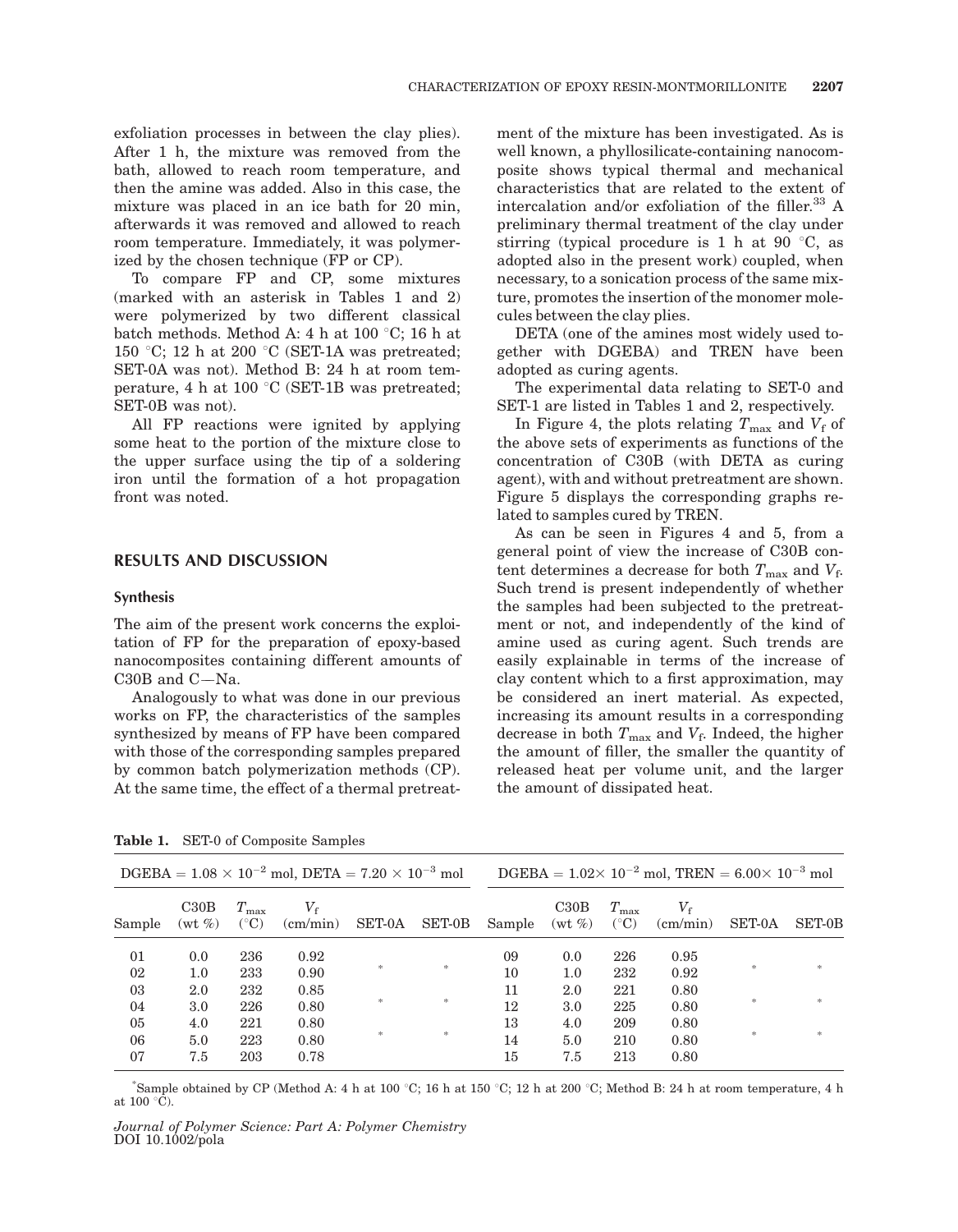| $DGEBA = 1.08 \times 10^{-2}$ mol, $DETA = 7.20 \times 10^{-3}$ mol |                   |                                |                                  |               | DGEBA = $1.02 \times 10^{-2}$ mol, TREN = $6.00 \times 10^{-3}$ mol |        |                      |                                |                                       |        |               |
|---------------------------------------------------------------------|-------------------|--------------------------------|----------------------------------|---------------|---------------------------------------------------------------------|--------|----------------------|--------------------------------|---------------------------------------|--------|---------------|
| Sample                                                              | C30B<br>$(wt \%)$ | $T_{\rm max}$<br>$(^{\circ}C)$ | $V_{\rm f}$<br>$\text{(cm/min)}$ | <b>SET-0A</b> | <b>SET-0B</b>                                                       | Sample | C30B<br>$(wt \, \%)$ | $T_{\rm max}$<br>$(^{\circ}C)$ | $V_{\mathsf{f}}$<br>$\text{(cm/min)}$ | SET-0  | <b>SET-0B</b> |
| 17                                                                  | 1.0               | 236                            | 0.86                             | *             | $\approx$                                                           | 24     | 1.0                  | 220                            | 0.80                                  | *      | $\ast$        |
| 18                                                                  | 2.0               | 231                            | 0.80                             |               |                                                                     | 25     | 2.0                  | 215                            | 0.78                                  |        |               |
| 19                                                                  | 3.0               | 230                            | 0.78                             | *             | *                                                                   | 26     | 3.0                  | 210                            | 0.78                                  | $\ast$ | $\ast$        |
| 20                                                                  | 4.0               | 223                            | 0.75                             |               |                                                                     | 27     | 4.0                  | 218                            | 0.78                                  |        |               |
| 21                                                                  | 5.0               | 221                            | 0.70                             | *             | $\approx$                                                           | 28     | 5.0                  | 210                            | 0.68                                  |        | *             |
| 22                                                                  | 7.5               | 209                            | 0.65                             |               |                                                                     | 29     | 7.5                  | 188                            | 0.66                                  |        |               |
| 23                                                                  | 10.0              | 152                            | 0.63                             | *             | *                                                                   | 30     | 10.0                 | 188                            | 0.65                                  | $\ast$ | $\ast$        |

Table 2. SET-1 of Composite Samples

"Sample obtained by CP (Method A: 4 h at 100 °C; 16 h at 150 °C; 12 h at 200 °C; Method B: 24 h at room temperature, 4 h at  $100 \degree \overline{C}$ ).

In Figure 4(a) (curing agent: DETA) it is noteworthy that the pretreatment has a very low influence on  $T_{\text{max}}$ ; in fact,  $T_{\text{max}}$  data for thermally-treated or untreated samples are characterized by very similar values, the only significant discrepancy being found in the runs performed with 10.0 wt % of C30B (182  $\degree$ C for sample 8, 152  $\degree$ C for pretreated sample 23). Figure 5(a) (curing agent: TREN), besides dis-



**Figure 4.**  $T_{\text{max}}$  (a) and  $V_f$  (b) trends as functions of the C30B amount in frontal DGEBA/DETA-based nanocomposite syntheses starting from non pretreated (SET-0,  $\Box$ ) and pretreated (SET-1,  $\bullet$ ) mixtures.

playing curves having again a decreasing trend of  $T_{\text{max}}$  as C30B concentration increases, shows much less superimposition between the two sets of data, particularly at higher concentrations of clay (samples 15 and 16 for SET-0, 29 and 30 for SET-1).



**Figure 5.**  $T_{\text{max}}$  (a) and  $V_f$  (b) trends as functions of the C30B amount in frontal DGEBA/TREN-based nanocomposite syntheses starting from non pretreated (SET-0,  $\Box$ ) and pretreated (SET-1,  $\bullet$ ) mixtures.

Journal of Polymer Science: Part A: Polymer Chemistry DOI 10.1002/pola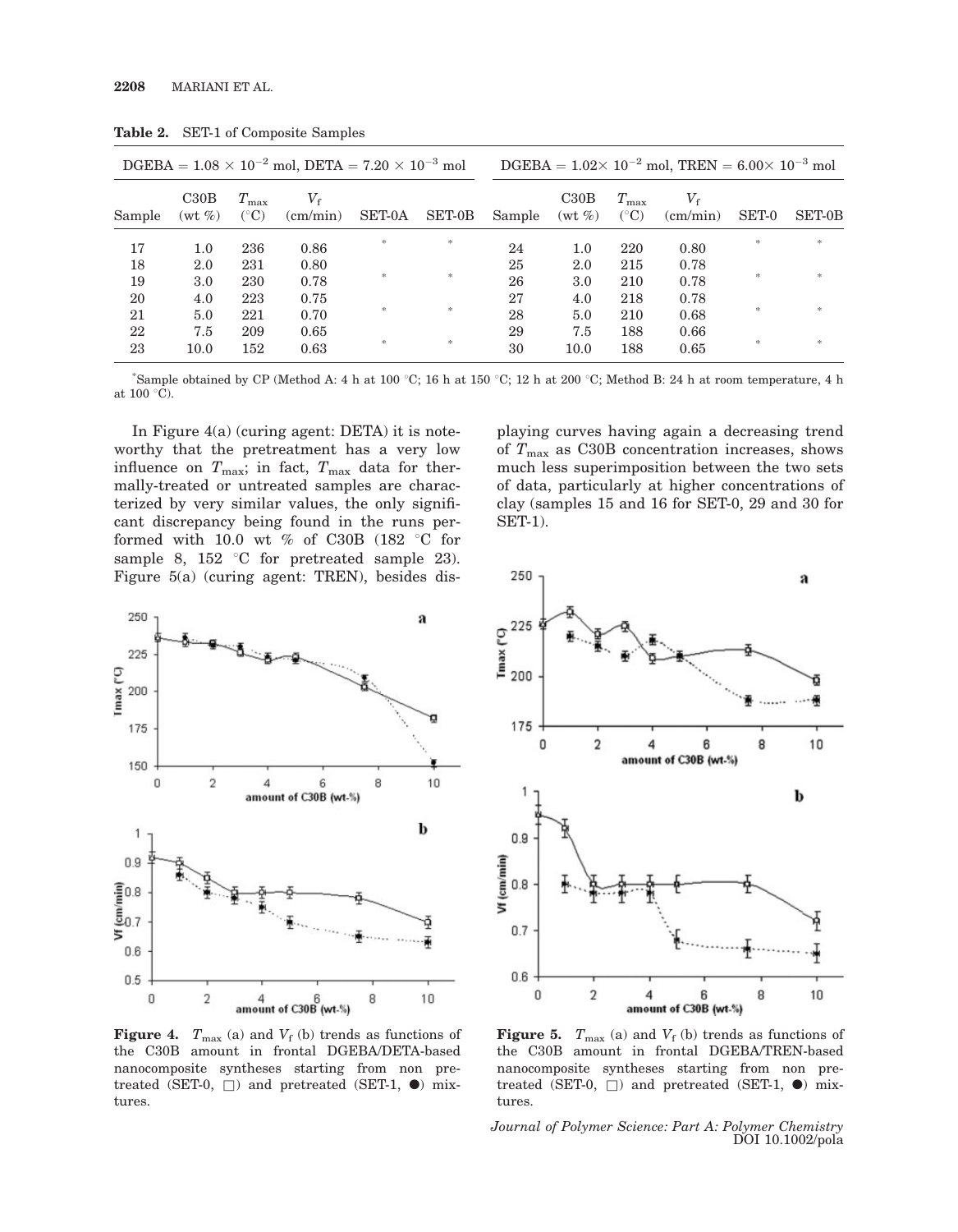

**Figure 6.** (a) X-ray diffraction patterns of  $C$ —Na and of samples prepared via FP and batch with 5.0 wt % of C-Na; (b) X-ray diffraction patterns of C30B and of the samples 28 and 28/SET-1B.

From the data shown in Figures 4(b) and 5(b) it is evident that, in general, the pretreatment determines a larger decrease of  $V_f$  for clay contents higher than 4.0 wt %, with a corresponding larger amount of dissipated heat.

Differences between thermally-untreated and treated samples are rather large in the clay composition range from more than 4.0 to less than 10 wt %, with a maximum at 7.5 wt %, and become much less relevant around 10 wt %.

For the mixtures belonging to SET-0,  $V_f$  is characterized by a constant decrease when C30B concentration goes from 1.0 to 3.0 wt  $\%$ , keeps almost constant up to 7.5 wt % and then, at 10 wt %, a further large decrease is noticed.

In Figure 4(b) (curing agent: TREN), for SET-0 an initial significant decrease of the  $V_f$ s is showed (from 0, 0.95 cm/min, up to 2.0 wt  $\%$ , 0.80 cm/min), then  $V_f$  keeps almost constant (up to 7.5 wt %, 0.80 cm/min); afterwards a further decrease is found (0.72 cm/min at 10 wt %).

For the analogous pretreated samples (SET-1), in the range between 1.0 and 4.0 wt  $\%$   $V_f$ s are very similar to those of SET-0 (ranging between 0.80 and 0.78 cm/min), whereas for higher concentrations  $(5.0, 7.5, \text{ and } 10.0 \text{ wt } \%)$ an appreciable decrease of  $V_f$  (0.68, 0.66, and 0.65 cm/min, respectively) was found.

By comparing the two trends, at 1.0 wt %,  $V_f$ s are rather different whereas between 2.0 and 4.0 wt % they are practically equal. On the other hand, for concentrations of C30B larger than 5.0 wt %, a neat differentiation between the two  $V_f$  series is clearly evident.

An analogous study performed by using C—Na achieved very similar results and thus is not reported here.

Journal of Polymer Science: Part A: Polymer Chemistry DOI 10.1002/pola

#### Characterization

X-ray diffraction (WAXD) spectra allow to study the spacing between the clay layers and to evaluate nanocomposite formation.

Diffraction region between 3 and 10 $^{\circ}$  of 2 $\theta$ was studied. In Figure 6, the WAXD patterns of two clays (C--Na and C30B) are compared with those of the composite materials prepared using the two polymerization techniques.

C--Na shows a strong diffraction peak at  $2\theta = 7.6^{\circ}$  corresponding to an interlayer spacing of the (001) plane  $(d_{001})$  of 1.2 nm, as calculated from the Bragg law.

The (001) plane diffraction peak of the samples prepared via frontal and batch polymerization, respectively, shifts to lower angles, that is, to  $2\theta = 5.9^{\circ}$  (basal spacing of 1.5 nm) in both composites. This result indicates the formation



Figure 7. TEM micrograph of the composite sample 14 (FP).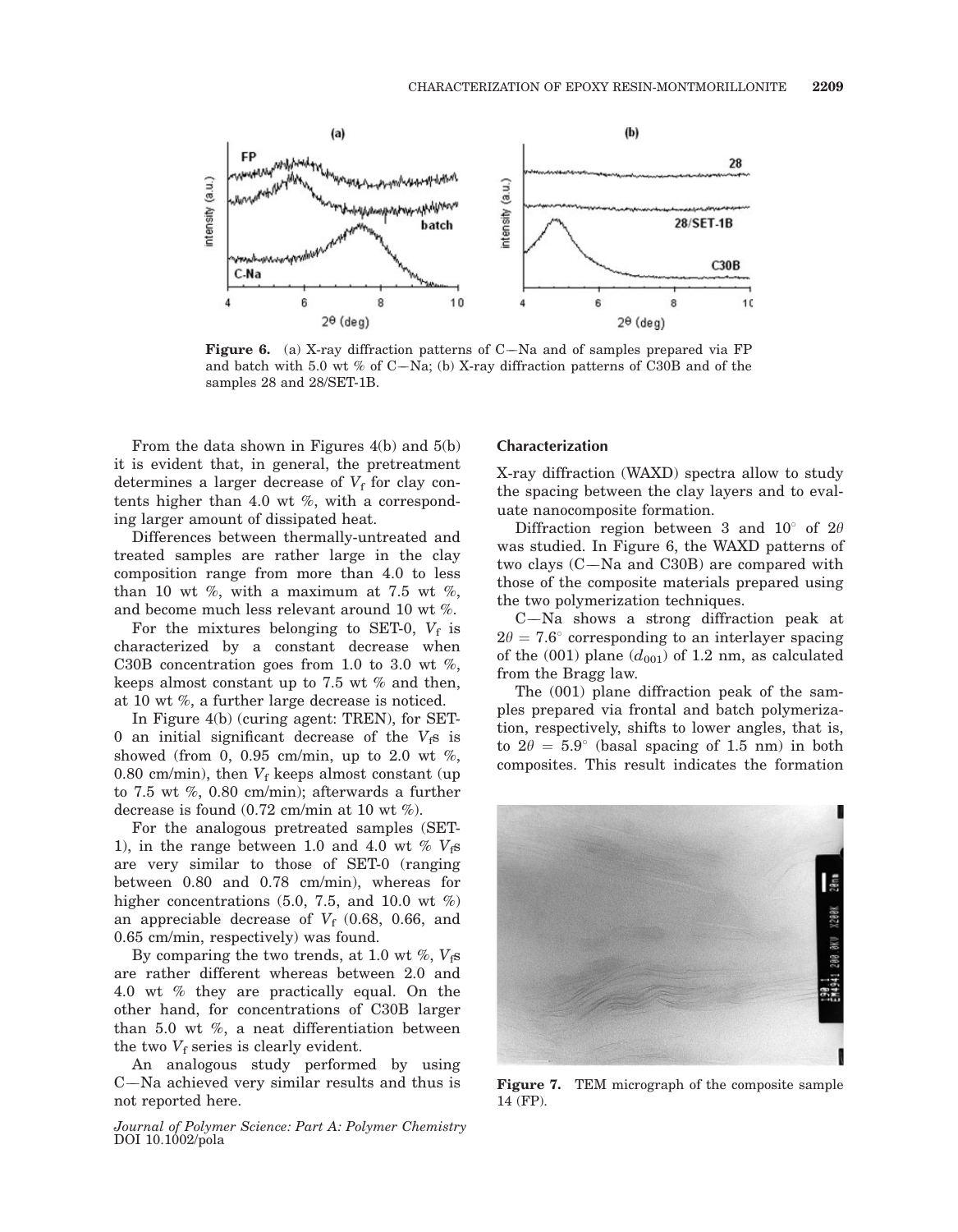

Figure 8. TEM micrograph of the composite sample 28/SET-1B (CP).

of intercalated structures. On the light of this finding, we can conclude that the polymerization technique does not affect the C—Na dispersion in the polymeric matrix.

The WAXD patterns of C30B and of the composites made of this clay are reported in Figure 6(b). The diffraction peak of the organoclay disappears, indicating the formation of exfoliated or possibly intercalated structures, the latter being characterized by a diffraction peak not visible in the studied diffraction region.

To further validate and complement the results obtained by means of WAXD, TEM measurements were carried out on these samples.

TEM micrographs of the samples containing C--Na are given in Figures 7 (FP sample) and 8 (CP sample).

In the composite prepared via FP (Fig. 7) it is possible to identify some clay layers which show individual dispersion of delaminated sheets, as well as regions where a more regular stacking arrangement is maintained. Although in the latter regions the clay layers are organized in a parallel way, some deformations in this arrangement are visible. Furthermore, the basal spacing of C30B  $(d_{001} = 1.8 \text{ nm})$  turns out to be much higher in the composite, as the layers are irregularly separated by approximately 2.0–6.6 nm of polymer. This finding proves that the nanocomposite prepared by FP is characterized by exfoliated and quasi-exfoliated structures.

Similar clay arrangement is visible in the TEM photographs of the CP sample 28/SET-1B (Fig. 8). Together with some individual delaminated sheets, a regular clay arrangement is present. Although the similarities between the clay dispersion in the two composites, the spacing between the layers of the sample prepared via batch polymerization is lower than that of the previous sample  $(1.2 \text{ nm} < d_{001} < 4.3 \text{ nm})$ .

TEM measurements reveal that FP allows to obtain a nanocomposite characterized by a higher degree of intercalation. This finding points out that, in the case of organoclay, the nanocomposite formation might be influenced by the polymerization conditions.

### **CONCLUSIONS**

Frontal Polymerization (FP) has been advantageously used for the preparation of epoxy resinbased nanocomposites with montmorillonite. This relatively new technique confirms to be a very promising alternative method for the preparation of polymeric materials. The obtained nanocomposites have shown characteristics similar or even better than those obtained by the conventional polymerization routes. However, the facility of the protocol and the extremely reduced preparation times allow one to consider FP as a privileged method to take in proper account before designing synthetic ways according to the classical techniques.

#### REFERENCES AND NOTES

- 1. Chechilo, N. M.; Enilokopyan, N. S. Dokl Phys Chem 1975, 221, 392.
- 2. Chechilo, N. M.; Enilokopyan, N. S. Dokl Phys Chem 1976, 230, 840.
- 3. Pojman, J. A.; Willis, J.; Fortenberry, D.; Ilyashenko, V.; Khan, A. J Polym Sci Part A: Polym Chem 1995, 33, 643.
- 4. Pojman, J. A.; Curtis, G.; Ilyashenko, V. M. J Am Chem Soc 1996, 118, 3783.
- 5. Pojman, J. A.; Ilyashenko, V. M.; Khan, A. M. J Chem Soc Faraday Trans 1996, 92, 2824.
- 6. Pojman, J. A.; Elcan, W.; Khan, A. M.; Mathias, L. J Polym Sci Part A: Polym Chem 1997, 35, 227.
- 7. Fortenberry, D. I.; Pojman, J. A. J Polym Sci Part A: Polym Chem 2000, 38, 1129.
- 8. Perry, M. F.; Volpert, V. A.; Lewis, L. L.; Nichols, H. A.; Pojman, J. A. Macromol Theory Simul 2003, 12, 276.
- 9. Nagy, I. P.; Sike, L.; Pojman, J. A. J Am Chem Soc 1995, 117, 3611.
- 10. Gill, N.; Pojman, J. A.; Willis, J; Whitehead, J. B. J Polym Sci Part A: Polym Chem 2003, 41, 204.

Journal of Polymer Science: Part A: Polymer Chemistry DOI 10.1002/pola